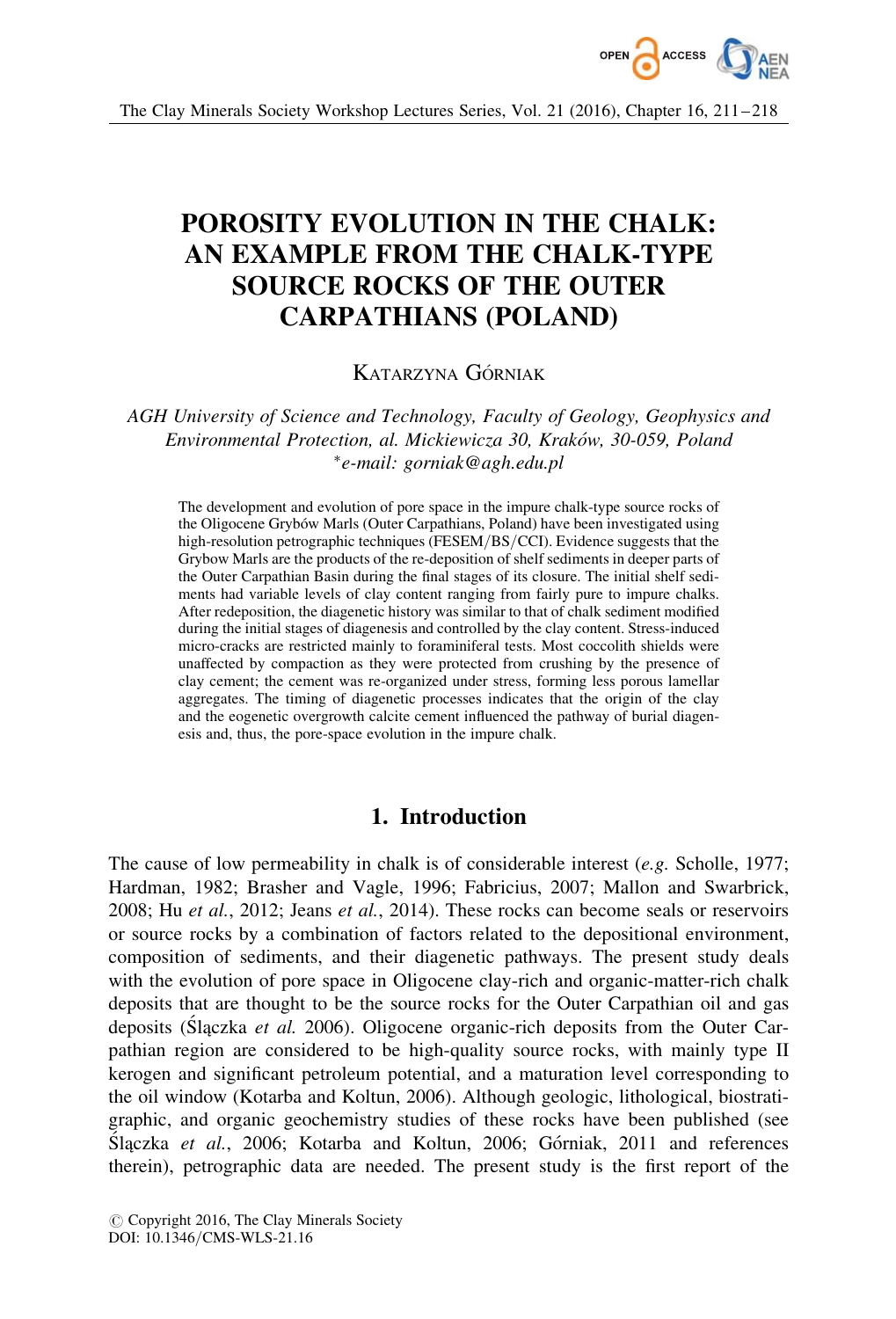microtexture imagery and petrology of these rocks. The aim of the present study was to establish whether high-resolution microscopy of the pore space in these chalks can provide a better understanding of the diagenetic history and consequently impart the ability to predict the permeability potential of the rocks.

## 2. Materials and methods

The rocks studied are the Grybow Marls collected from a complex tectonic region (Górniak, 2011, pp.  $240-247$ , table 16, figures 2 and 16) of the Grybów Tectonic Unit. During the Miocene the strata were folded strongly, overthrusted, thrust faulted, and uprooted during the closing stage of the Carpathian Basin. The Grybów Marls were deposited in the Fore-Magura Basin during the maximum shallowing of the sea in the Outer Carpathian Basin when it was cut off from the global oceans. This caused restricted water circulation and a deficit of oxygen in the sedimentary environment. Sedimentologically, the Grybów Marls are turbidites. They represent a synorogenic chalk facies (Górniak, 2011, pp. 286-290) re-deposited by mass flow from the shelf into the deeper part of the basin (see Górniak, 2011, and references therein). The range of Ghibaudo's facies recognized within the lithologic-sedimentological features of the Grybów Marls are mud-sand couplets (MS) and mud-silt couplets (MT) with a distinct dominance of non-arenaceous marly units, and mud beds (M). These indicate the deposition of mainly fine-grained material and may represent the upper part of the Bouma sequence. According to the analysis of the internal structure of 56 beds, they represent depositional events composed of sedimentation by traction and suspension settling mechanisms (Górniak, 2011, pp.  $281-283$ , table 20). The Grybów Marls are estimated to be up to 400 m thick consisting of a poly-lithic sequence. In addition to marls the sequence also includes beds referred to as limestones and Fe-dolomites; the Fe-dolomite formed within the precursor sediments of the Grybot Marls during early diagenesis (Nare˛bski, 1957). These marls are black to brown in color and either nonarenaceous or arenaceous. The non-arenaceous variety is fairly hard, structureless, with a slabby parting and occurs in beds of variable thickness (from 2 cm to 10 m). The arenaceous variety is hard, parallel laminated with a flaggy parting and may be thin-bedded and represents a basal facies of the non-arenaceous marl beds (Górniak, 2011, pp. 241–245, figure 16).

Analysis has been carried out at scales from outcrop to submicroscopic levels. An FEI Quanta 200 field emission scanning electron microscope (FESEM, FEI, Hillsboro Oregon, USA) equipped with an EDAX energy-dispersive spectrometer Genesis 4000 (EDAX, Mahwah, New Jersey, USA) was used to examine marls in their natural state. The instrument was equipped with a back-scattered electron (BSE) detector Centaurus which can resolve  $0.05 \mu m$ -sized grains. The polished equivalents of 13 thin sections (sample: Gr-I-2, 3, 4; Gr-II-3, 8, 13, 14, 16, 17, 18, 19A,B, 20; see figure 16 in Górniak, 2011) were examined by electron microscopy using BSE and charge-contrast imaging (CCI). For the purpose of making thin sections, each rock chip was impregnated with epoxy resin.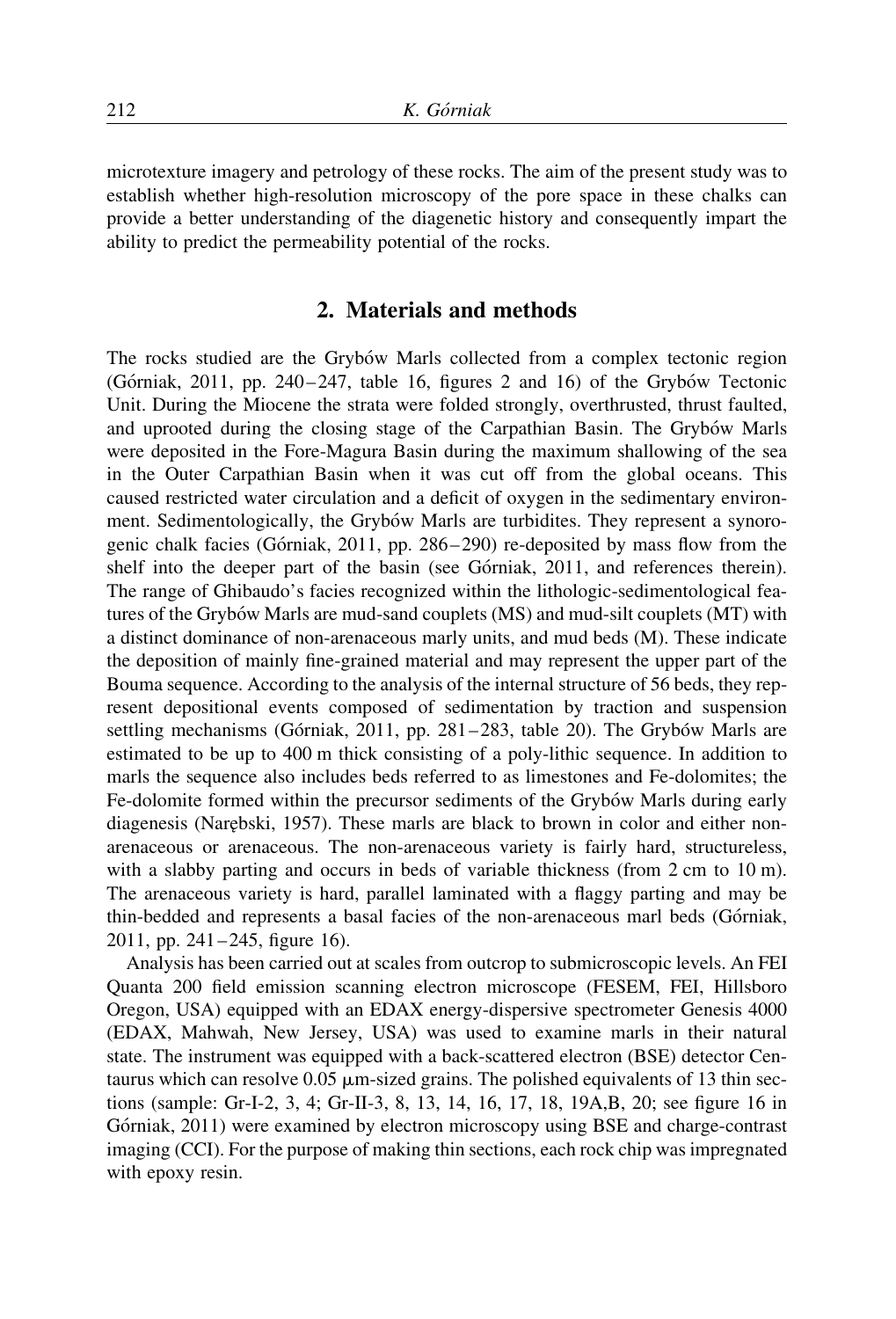X-ray diffraction (XRD) was used to examine bulk rocks (13 samples) and the fine clay fraction ( $< 0.2 \mu m$ ) in a mono-ionic state isolated from representative carbonatedepleted samples. The XRD analyses were performed using a Philips APD X'Pert PW 3020 diffractometer with CuK $\alpha$  radiation and a graphite monochromator. The XRD patterns were recorded for 1 s per  $0.05^{\circ}2\theta$  step from random-powder backloaded specimens and oriented preparations of the fine clay fraction in both the airdried state and when solvated with ethylene glycol (Figure 1). External standards obtained from selected Outer Carpathian marl samples were used to estimate the semi-quantitative mineralogy — this was conducted following the procedure of Schultz (1964) and Moore and Reynolds (1997).

#### 3. Results and discussion

#### 3.1. Mineralogical analysis (XRD, optical microscopy, FESEM/BSE)

Mineral analysis of the non-arenaceous variety of Grybo´w Marls indicates the following compositional ranges: carbonates  $19-48\%$  (calcite  $12-48\%$ : dolomite  $\leq 10\%$ ); clay minerals  $31-50\%$ , dominated by illite-smectite (I-S); quartz  $8-18\%$ ; feldspar  $3-8\%$ ; pyrite 7–10%; and organic matter average  $\sim$ 2% (estimated by thermogravimetry/ Evolved Gas Analysis). Microscopic observation (FESEM/BSE) revealed the presence of euhedral biotite (Figure 2) and apatite crystals.

The grain size of a representative marl sample is 50% clay, 49% silt, and  $\leq$ 1% sand. Silt-sized grains are mostly calcareous fossils (48%) and scarce non-calcareous material (1%), while clay-sized particles are mostly non-calcareous in composition (clay minerals and rare micrometer-sized quartz) with minor amounts of micrometer-sized calcite grains (micarb). The clastic material does not exceed 0.06 mm in size.

The XRD patterns of the carbonate-free  $< 0.2 \mu$ m particle size fractions in a homoionic Na-saturated state (Figure 1) are similar to those of highly illitic ordered illitesmectite ( $\sim$ 82% illite in I-S).



Figure 1. Representative XRD patterns of the fine clay fraction ( $< 0.2 \mu m$ ) isolated from the Grybów Marl sample (G-II-3). AD – air-dried; EG – ethylene glycol solvated; I-S – illite-smectite, I – illite, Ko – kaolinite, Q – quartz.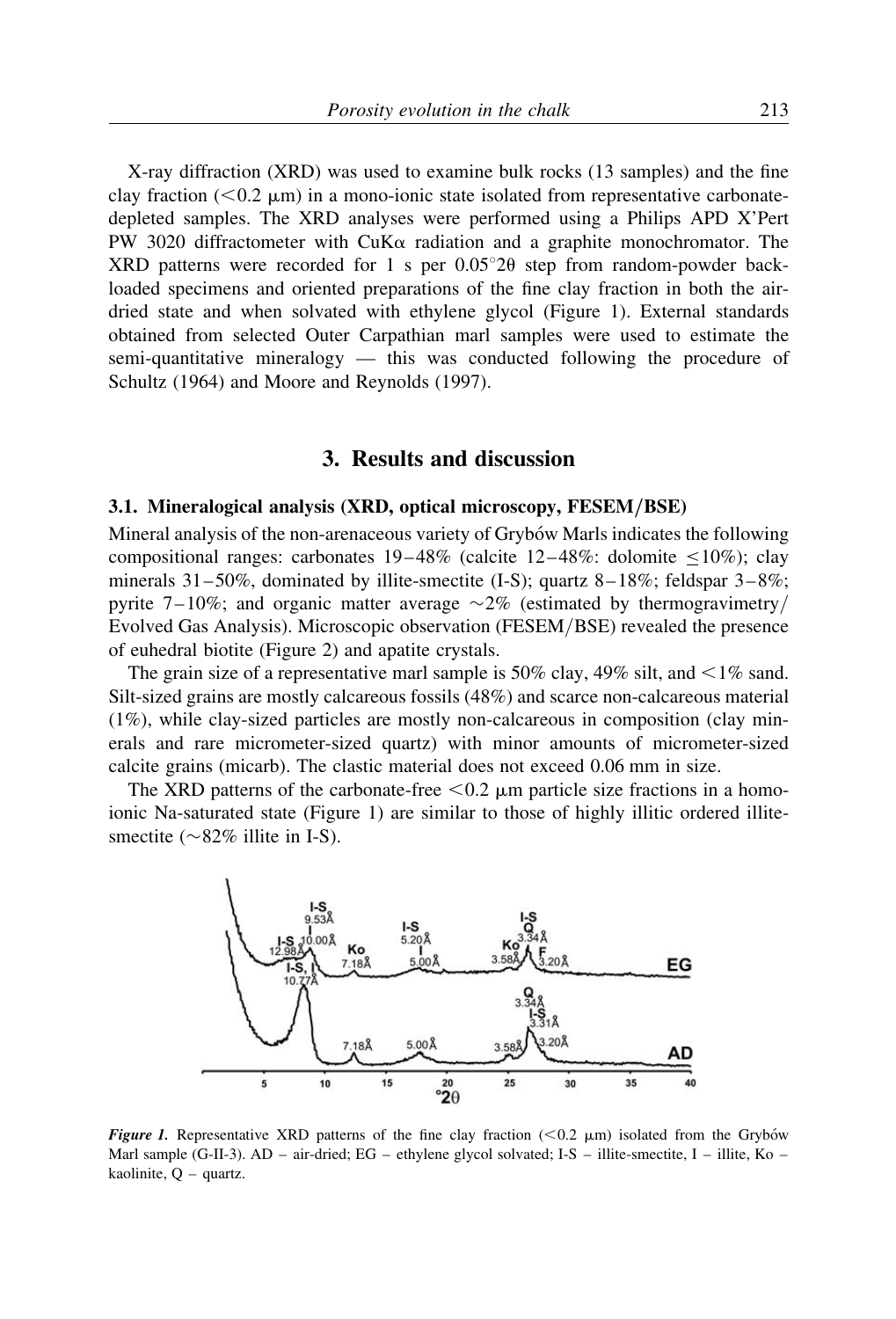

Figure 2. Microfabric of the Grybów Marls (sample Gr-II-3). Individual foram test (Fm), silt-size quartz grains (Q), biotite (Bt), pyrite framboids (P), and organic matter (OM), which are disseminated in the background. Thin-section micrograph (a – crossed polars; B – plane polarized light). c – coccolith fragments (white) and clay in the background captured in an FESEM/BSE image.

The average structural formula:  $K_{0.42}Na_{0.09}(Al_{1.64}Mg_{0.23}Fe_{0.23}^{3+}Fe_{0.08}^{2+})$  $[(Si<sub>3.48</sub>Al<sub>0.52</sub>)O<sub>10</sub>](OH)<sub>2</sub>, calculated$ from FESEM/EDX chemical analyses supplemented by the  $Fe^{3+}/$  $Fe<sup>2+</sup>$  ratio determined by Mössbauer spectroscopy, suggests dioctahedral compositions with similar octahedral Mg and  $Fe<sup>3+</sup>$  contents. The clay minerals in some Carpathians chalk-type rocks are thought to have originated, at least partially, from altered volcanic material (see Bromowicz and Górniak, 1988; Górniak, 2011, 2015). The chemistry of the I-S octahedral sheet, along with the presence of pyroclastic grains such as biotite (Figure 2) and apatite in the rocks studied, suggests that the clay in the Grybów Marls may have a volcanic origin.

#### 3.2. Petrography (optical microscopy, FESEM/BSE/CCI)

The thin-section images of the Grybów Marls show a dark brown background with very varied amounts of fine-grained siliciclastic material, bioclasts, pyrite framboids, and areas of organic matter (Figure 2a–c). Both siliciclastic and bioclastic grains are scattered throughout the background, and appear less commonly concentrated in indistinct silt-defined laminae. Individual dolomite microspars occur scattered throughout the background.

The Grybów Marls have a wackestone texture with the groundmass composed mostly of coccolith fragments and clay; they are classified as impure chalks. Coccolith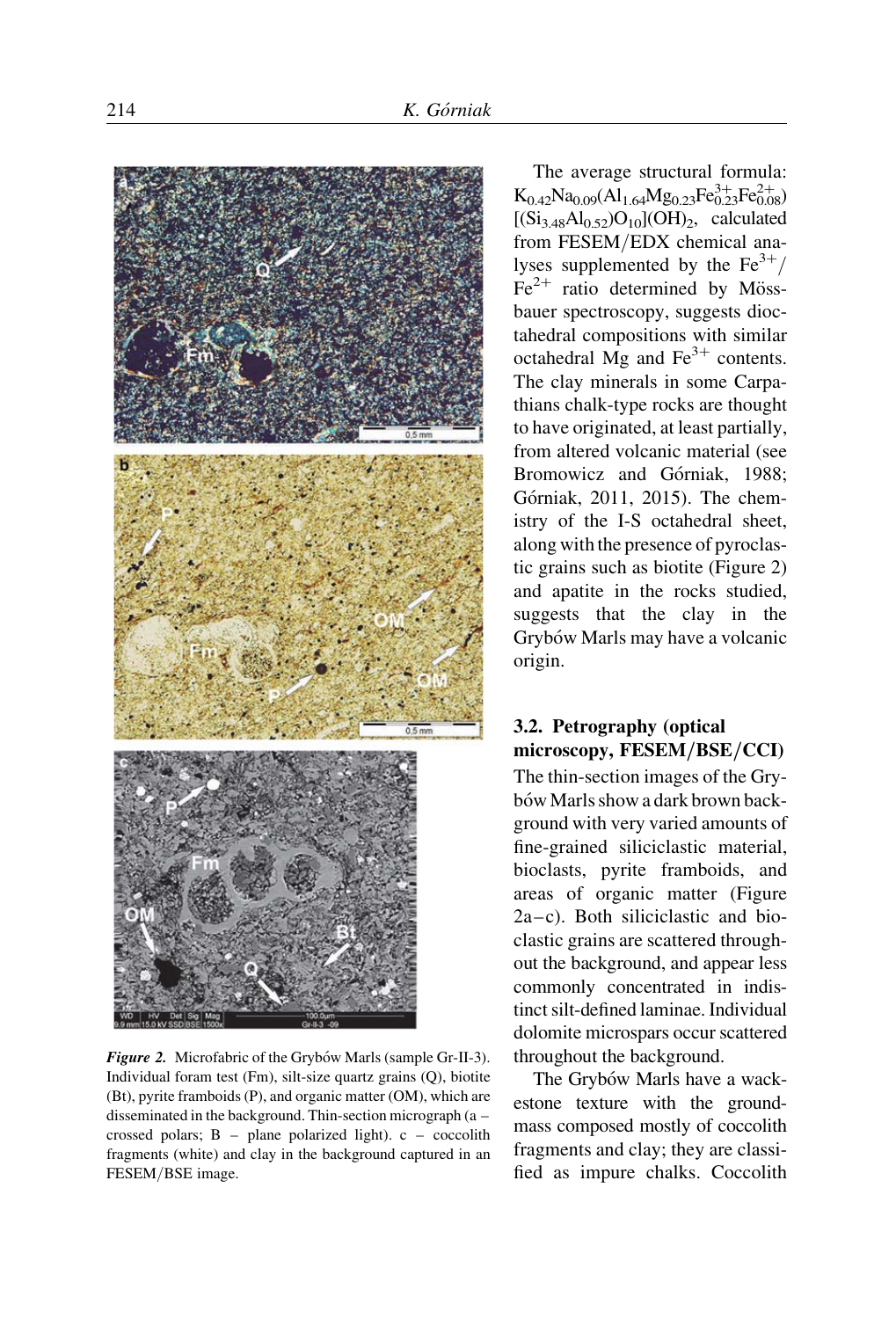

Figure 3. Interstices between coccolith shields partially cemented by pore-lining clay which postdate the overgrowth cement (longer arrows). Note the lamellar clay aggregates squeezed between overgrown coccoliths (shorter arrows). Grybów Marls, sample Gr-II-3: (a) FESEM/BSE and (b) CCI images.

shields are thickened by calcite overgrowths and only rarely is evidence of the dissolution of the central region with the resulting micrometer-sized rounded crystals (micarbs) found. The overgrowth cement links together adjacent coccoliths, locally, forming a framework. Clay occurs locally as contact, pore-lining, and pore-filling cements. The clay flakes display lamellar arrangements (Figure 3a–b).

#### 3.3. Deposition and diagenesis

The coccolith shields with calcite overgrowths are separated by clay (Figure  $3a-b$ ), which seems likely to have post-dated the formation of coccolith overgrowths. Overgrown coccoliths were re-deposited along with clay (pore-filling clay) and the starting material (possibly volcanic ash) for clay neoformation (pore-lining clay).

#### 3.4. Compaction

Compaction is indicated by broken foraminifer chambers (Figure 4), deformed coccospheres, coccolith shields altered by pressure-solution and crushed, as well as slightly flattened pyrite framboids. Clay aggregates are bent, but not spectacularly, around adjacent more rigid grains. In the majority of clay aggregates, however, the clay flakes are in close contact with nearly face-to-face associations, probably as the result of mechanical compaction.

#### 3.5. Porosity

The intergranular, intragranular, and intrabiotic porosity within groundmass constituents, pyrite framboids, and foraminiferal tests, respectively, have been recognized. The evolution of pore space in the Grybo'w Marls is suggested to result from a combination of factors such as: (1) the origin of components, i.e. minute bioclasts along with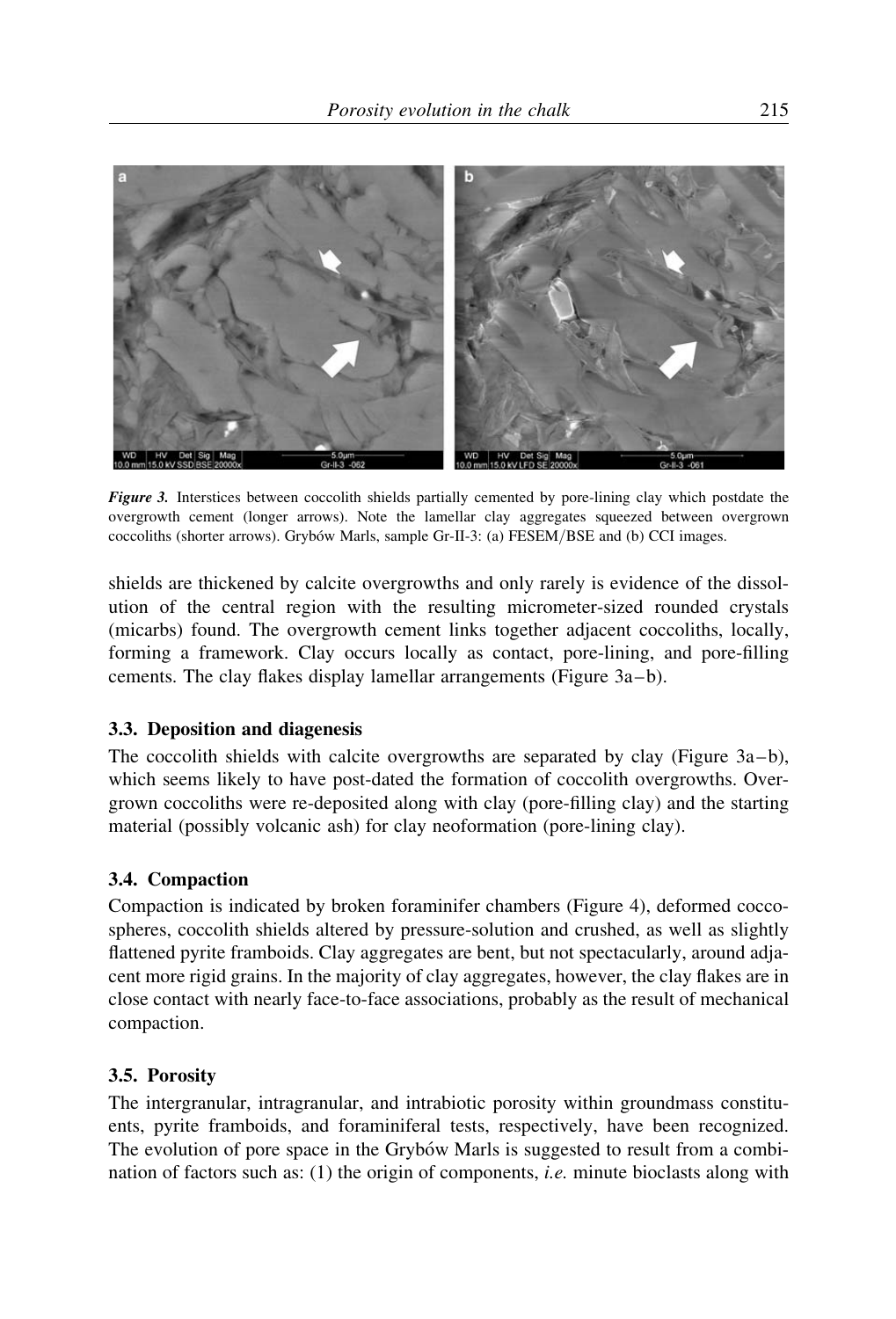

Figure 4. Fractured foraminineral test (arrows). FESEM/BSE image from the Grybów Marls, sample Gr-II-3.

smectite originating from the alteration of dispersed volcanic glass shards and altered subsequently during diagenesis to highly illitic I-S; (2) an organic acid-rich sedimentary environment which facilitated the eogenetic re-distribution of calcite; and (3) compaction-induced clogging of pore space reducing porosity within the clay flake associations and resulting in the formation of lamellar clay aggregates.

In addition to reports by Fabricius (2007) and by Mallon and Swarbrick (2008) that porosity loss in chalktype rocks was caused by diagenetic burial-induced processes (chemical diagenesis in

chalk; early mechanical compaction and dissolution in impure chalk), the present study suggests that the origin of the clay and the early diagenetic overgrowth of coccolith debris may also influence the pore-space evolution in these rocks. The timing of diagenetic processes revealed by microscopic investigation indicates that eogenetic overgrowth cementation influences the pathway of burial diagenesis in impure chalk. The eogenetic cementation in chalk was also documented by isotopic trace-element studies performed by Hu et al. (2012) and by Jeans et al. (2014).

#### 4. Summary and conclusions

A possible pathway for the evolution of porosity in the Grybów Marls is as follows: (1) deposition of coccoliths in oxygen-depleted conditions in a sedimentary basin with limited water circulation; (2) dissolution and recrystallization of coccolith shields due to calcite redistribution in sediments rich in organic matter with the localized formation of coccolith clusters; (3) periodic addition of volcanic material and scarce terrigenous particles to the biogenic mud followed by the initial alteration of volcanic glass fragments to clay; (4) re-deposition by turbidity currents of the shelf sediments consisting of recrystallized coccolith shields along with siliciclastic material which acted subsequently as a pore-filling cement; (5) burial-induced compaction, which brought about: (i) closer relationships between coccolith shields and the formation of pore-lining clay along with scarce pore-filling micro-quartz cements from the dissolution of disseminated volcanic glass fragments; and (ii) the smectite-to-illite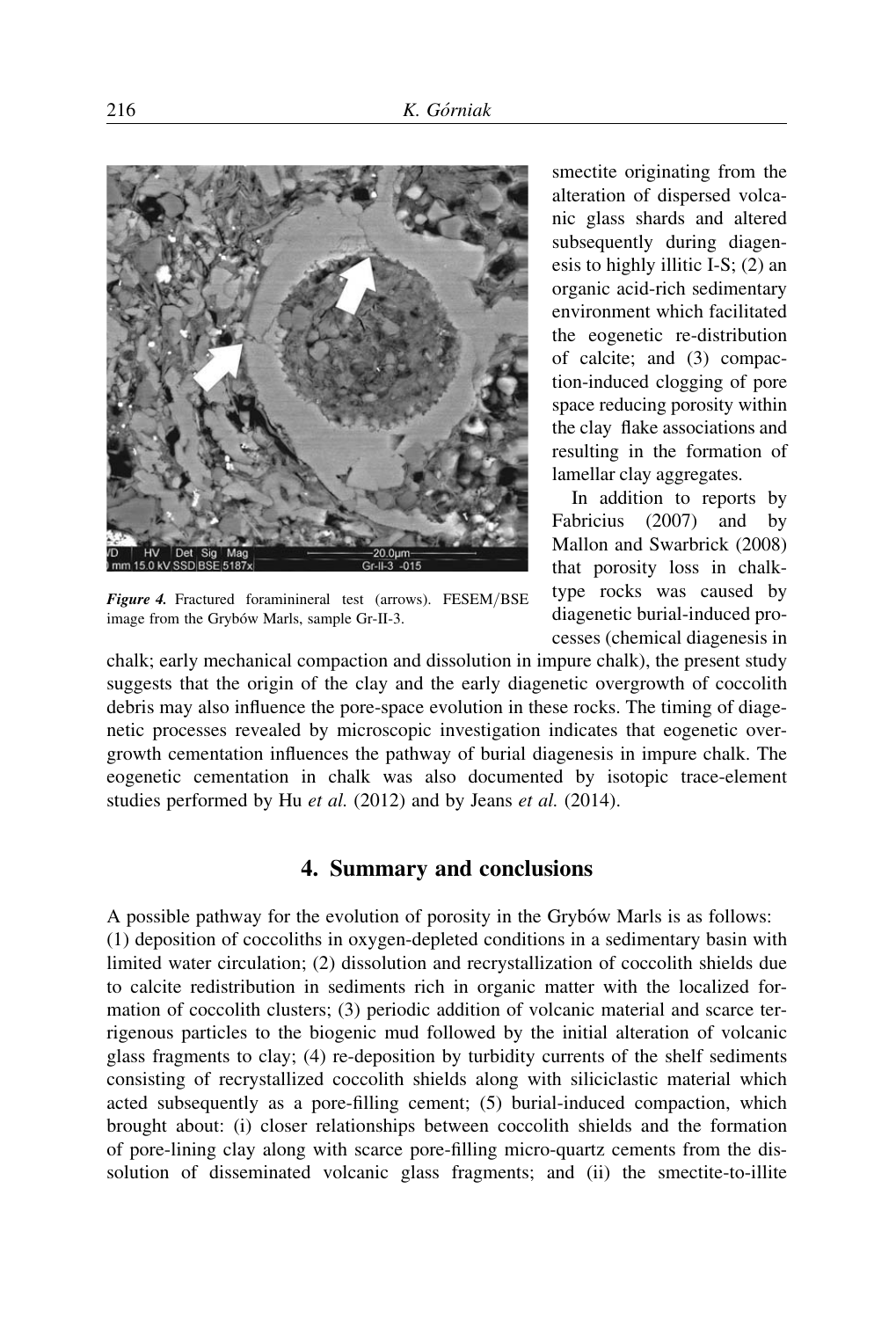alteration that was accompanied by the re-organization of clay flakes into less porous aggregates; and (6) stress-induced micro-cracks (secondary porosity) created mostly in foraminiferal tests, as the majority of coccolith shields were protected from crushing by the presence of clay cement. As the result of the increasing stress, the clay cement underwent re-organization, forming lamellar aggregates causing the loss of primary porosity.

The pore space, viewed using high-resolution microscopy, which is accessible to fluid and gas migration in the impure chalks of the Grybow Marls is within: (1) pyrite framboids; (2) central areas of the interstices which are partially cemented by pore-lining clay, and (3) secondary fractures within allochems.

#### Acknowledgments

The author expresses her sincere thanks to the reviewers. The paper benefited significantly from discussions with Dr Christopher Jeans. Funding was provided by Grant no 11.11.140.319 of the AGH University of Science and Technology, Faculty of Geology, Geophysics and Environmental Protection.

Guest editor: Reiner Dohrmann

The authors and editors are grateful to anonymous reviewers who offered very helpful input and suggestions. A list of all reviewers is given at the end of the Preface for this volume.

## **References**

- Bromowicz, J. and Górniak, K. (1988) Lithology and sedimentation of the Łacko Marls in the eastern part of the Magura nappe, Flysch Carpathians, Poland. Annales Societatis Geologorum Poloniae, 58, 385–421.
- Brasher, J.E. and Vagle, K.R. (1996) Influence of lithofacies and diagenesis on Norwegian North Sea Chalk reservoirs. American Association of Petroleum Geologists Bulletin, 80, 746–769.
- Fabricius, I.L. (2007) Chalk: composition, diagenesis and physical properties. Bulletin of the Geological Society of Denmark, 55, 97–128.
- Górniak, K. (2011) Origin of the marls from the Polish Outer Carpathian: lithological and sedimentological aspects. Mineralogical Society of Poland, Mineralogia, 42, 165–297.
- Górniak, K. (2015) High-resolution petrography of marls from Goleszów (Polish Outer Carpathians, Upper Jurassic, Vendryně Shale Formation). Geological Quarterly, 59, 135-144.
- Hardman, R.F.P. (1982) Chalk reservoirs of the North Sea. Bulletin of the Geological Society of Denmark, 30, 119–137.
- Hu, X., Jeans, C., and Dickson, T. (2012) Geochemical and stable isotope patterns of calcite cementation in the Upper Cretaceous Chalk, UK: Direct evidence from calcite-filled vugs in brachiopods. Acta Geologica Polonica, 62, 143–172.
- Jeans, C.V., Long, D., Hu, X.F., and Mortimore, R.N. (2014) Regional hardening of Upper Cretaceous Chalk in eastern England, UK: trace element and stable isotope patterns in the Upper Cenomanian and Turonian chalk and their significance. Acta Geologica Polonica, 64, 419–455.
- Kotarba, M.J. and Koltun, Y.V. (2006) The origin and habitat of hydrocarbons of the Polish and Ukrainian parts of the Carpathian Province. Pp. 395–442 in: AAPG Memoir, 84, The Carpathians 207 and Their Foreland: Geology and Hydrocarbon Resources (J. Golonka and F.J. Picha, editors).